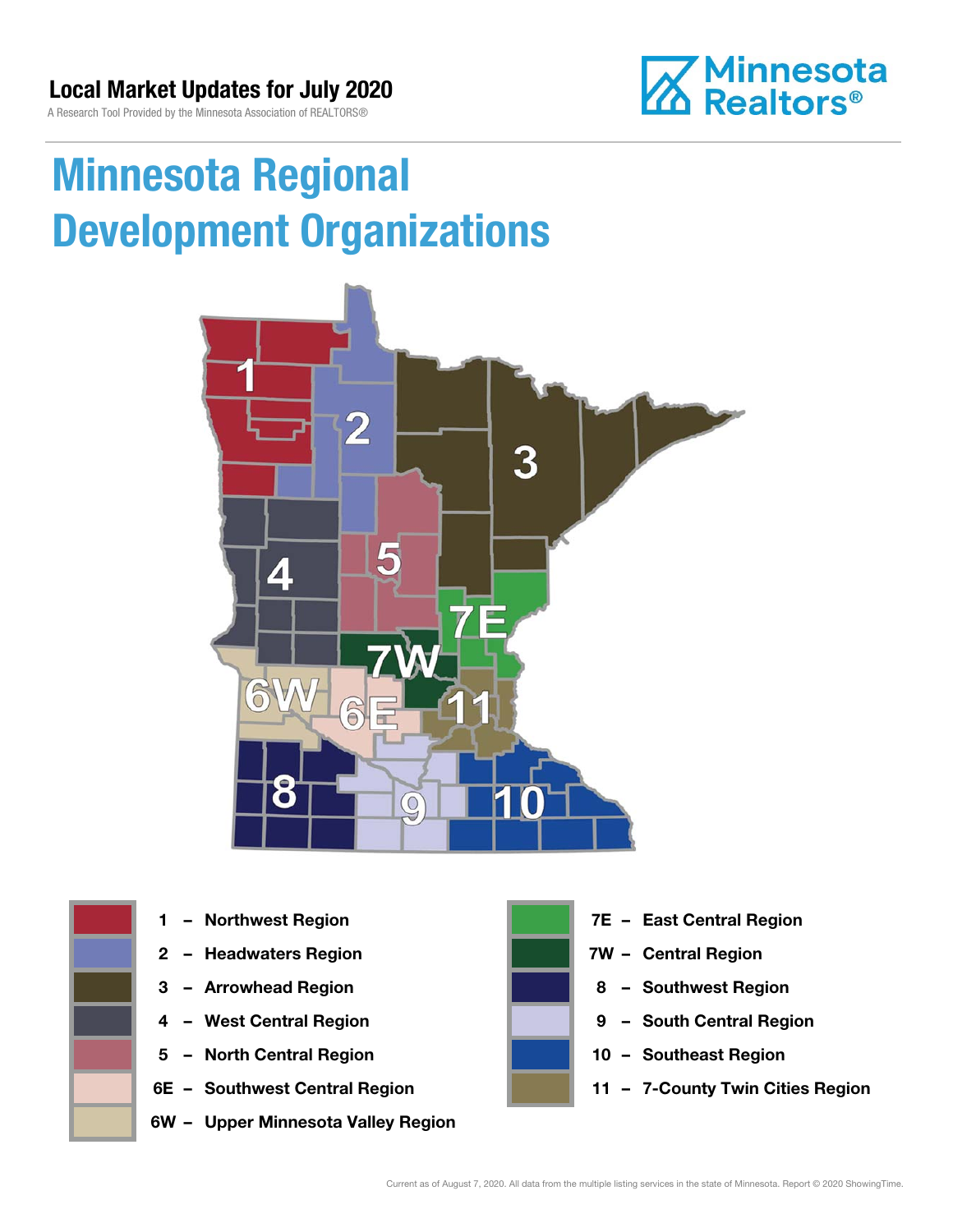

### 1 – Northwest Region

|                                          | July      |           |                | <b>Year to Date</b> |                    |                |
|------------------------------------------|-----------|-----------|----------------|---------------------|--------------------|----------------|
| <b>Key Metrics</b>                       | 2019      | 2020      | Percent Change | <b>Thru 7-2019</b>  | <b>Thru 7-2020</b> | Percent Change |
| New Listings                             | 63        | 68        | $+7.9%$        | 400                 | 380                | $-5.0\%$       |
| <b>Closed Sales</b>                      | 58        | 58        | $0.0\%$        | 246                 | 236                | $-4.1%$        |
| Median Sales Price*                      | \$157,000 | \$132,000 | $-15.9%$       | \$139,900           | \$130,000          | $-7.1%$        |
| Percent of Original List Price Received* | 95.1%     | 91.3%     | $-4.0%$        | 92.8%               | 91.5%              | $-1.4%$        |
| Days on Market Until Sale                | 79        | 106       | $+34.2%$       | 102                 | 111                | $+8.8%$        |
| Months Supply of Inventory               | 6.1       | 4.5       | $-26.2\%$      | --                  | --                 | --             |

\* Does not account for sale concessions and/or down payment assistance. Note: Activity for one month can sometimes look extreme due to small sample size.



#### **Historical Median Sales Price** Rolling 12-Month Calculation



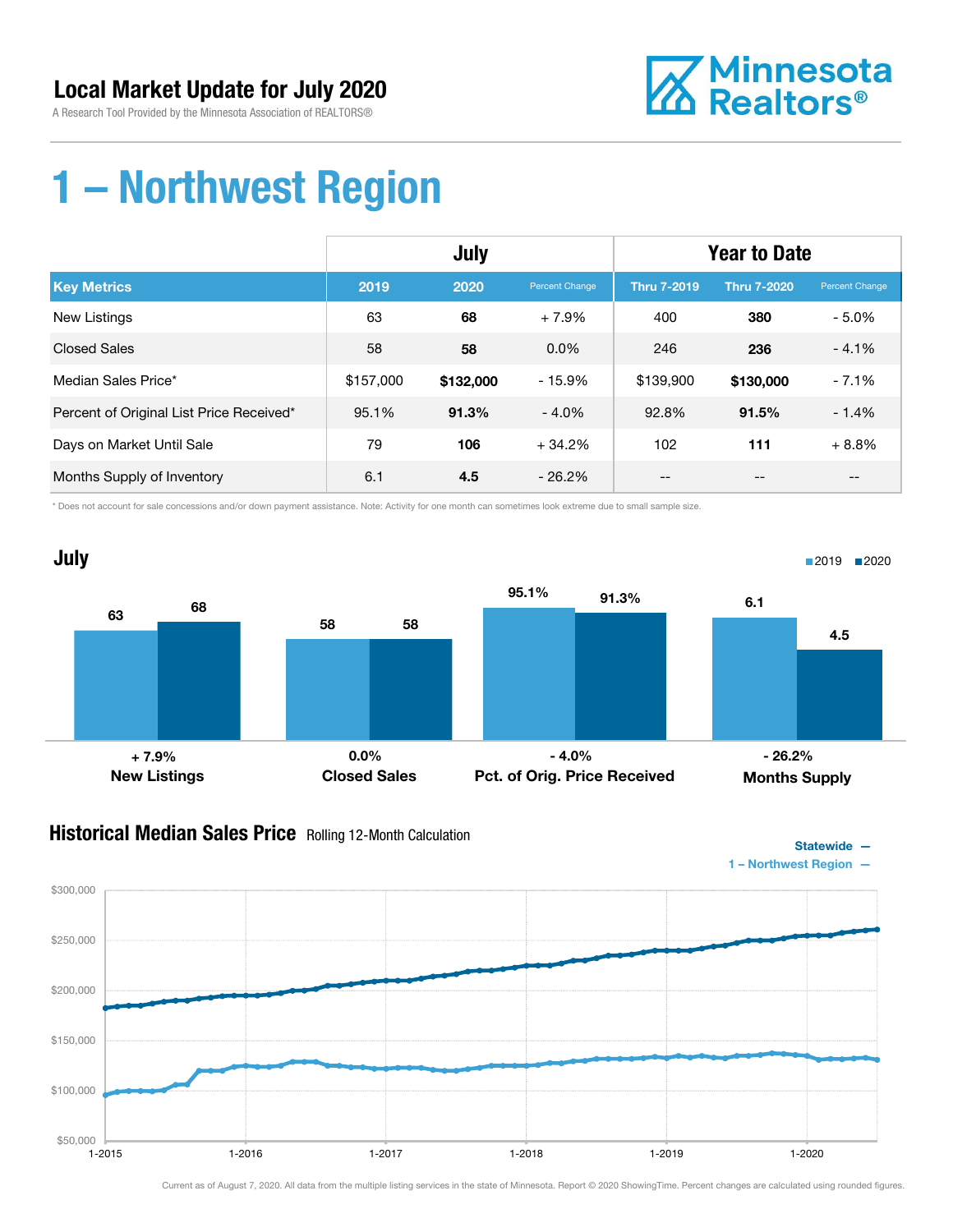

# 2 – Headwaters Region

|                                          | July      |           |                | <b>Year to Date</b> |                    |                       |
|------------------------------------------|-----------|-----------|----------------|---------------------|--------------------|-----------------------|
| <b>Key Metrics</b>                       | 2019      | 2020      | Percent Change | <b>Thru 7-2019</b>  | <b>Thru 7-2020</b> | <b>Percent Change</b> |
| <b>New Listings</b>                      | 202       | 135       | - 33.2%        | 1,125               | 885                | $-21.3%$              |
| <b>Closed Sales</b>                      | 122       | 164       | $+34.4%$       | 574                 | 574                | $0.0\%$               |
| Median Sales Price*                      | \$172,000 | \$207,000 | $+20.3%$       | \$177,000           | \$191,000          | $+7.9%$               |
| Percent of Original List Price Received* | 95.9%     | 96.5%     | $+0.6%$        | 95.1%               | 95.4%              | $+0.3%$               |
| Days on Market Until Sale                | 63        | 65        | $+3.2%$        | 76                  | 73                 | $-3.9%$               |
| Months Supply of Inventory               | 6.5       | 3.5       | $-46.2%$       | --                  | $- -$              | $- -$                 |

\* Does not account for sale concessions and/or down payment assistance. Note: Activity for one month can sometimes look extreme due to small sample size.



#### **Historical Median Sales Price** Rolling 12-Month Calculation





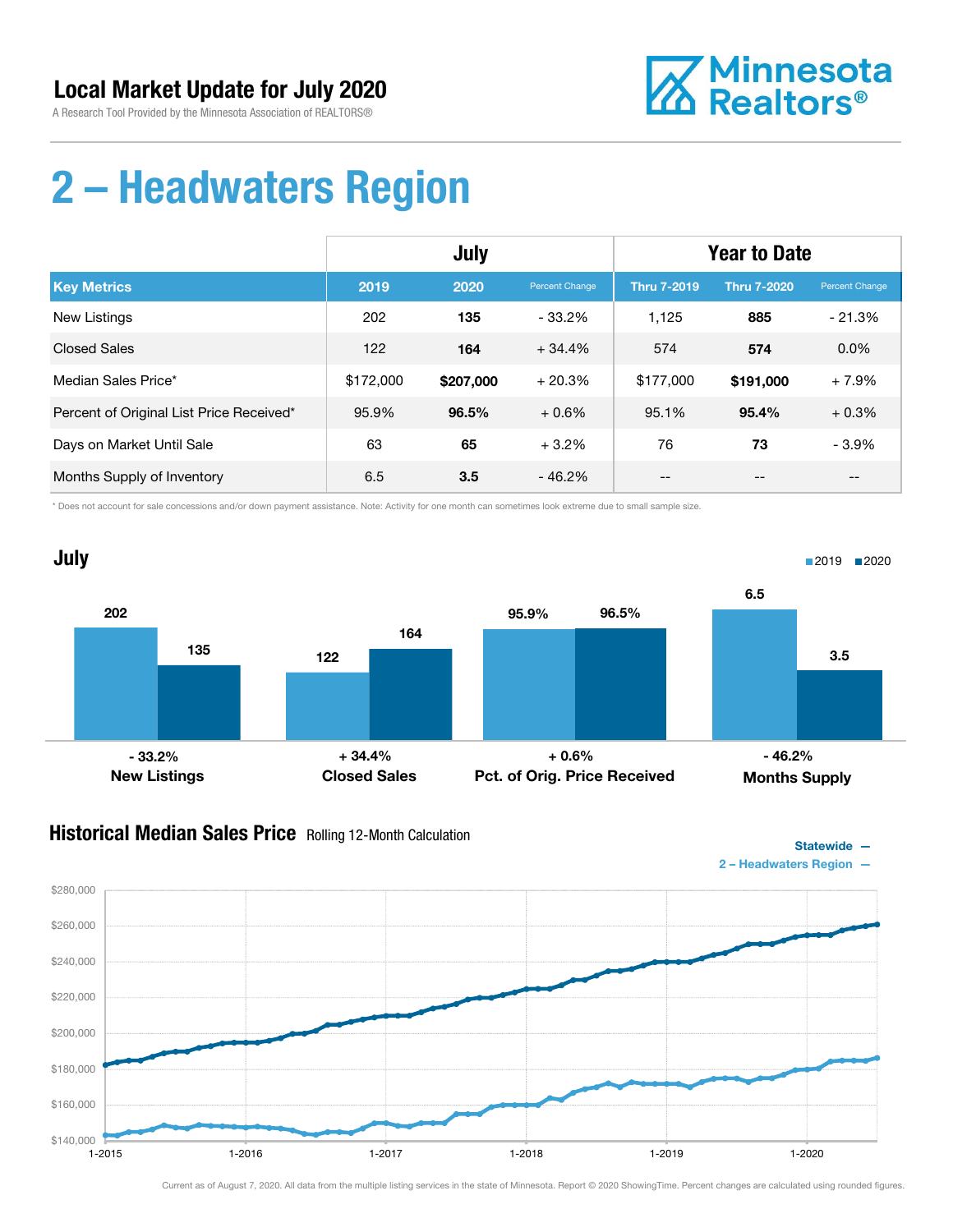

# 3 – Arrowhead Region

|                                          | July      |           |                | <b>Year to Date</b> |                    |                |
|------------------------------------------|-----------|-----------|----------------|---------------------|--------------------|----------------|
| <b>Key Metrics</b>                       | 2019      | 2020      | Percent Change | <b>Thru 7-2019</b>  | <b>Thru 7-2020</b> | Percent Change |
| <b>New Listings</b>                      | 868       | 779       | $-10.3%$       | 4,783               | 3,915              | $-18.1%$       |
| <b>Closed Sales</b>                      | 559       | 677       | $+21.1%$       | 2,613               | 2,550              | $-2.4%$        |
| Median Sales Price*                      | \$170,000 | \$186,000 | $+9.4%$        | \$166,250           | \$176,000          | $+5.9%$        |
| Percent of Original List Price Received* | 95.9%     | 96.1%     | $+0.2\%$       | 94.5%               | 94.8%              | $+0.3%$        |
| Days on Market Until Sale                | 71        | 72        | $+1.4%$        | 86                  | 83                 | $-3.5%$        |
| Months Supply of Inventory               | 6.9       | 4.5       | $-34.8%$       | --                  | $- -$              | $- -$          |

\* Does not account for sale concessions and/or down payment assistance. Note: Activity for one month can sometimes look extreme due to small sample size.



#### **Historical Median Sales Price** Rolling 12-Month Calculation



3 – Arrowhead Region —

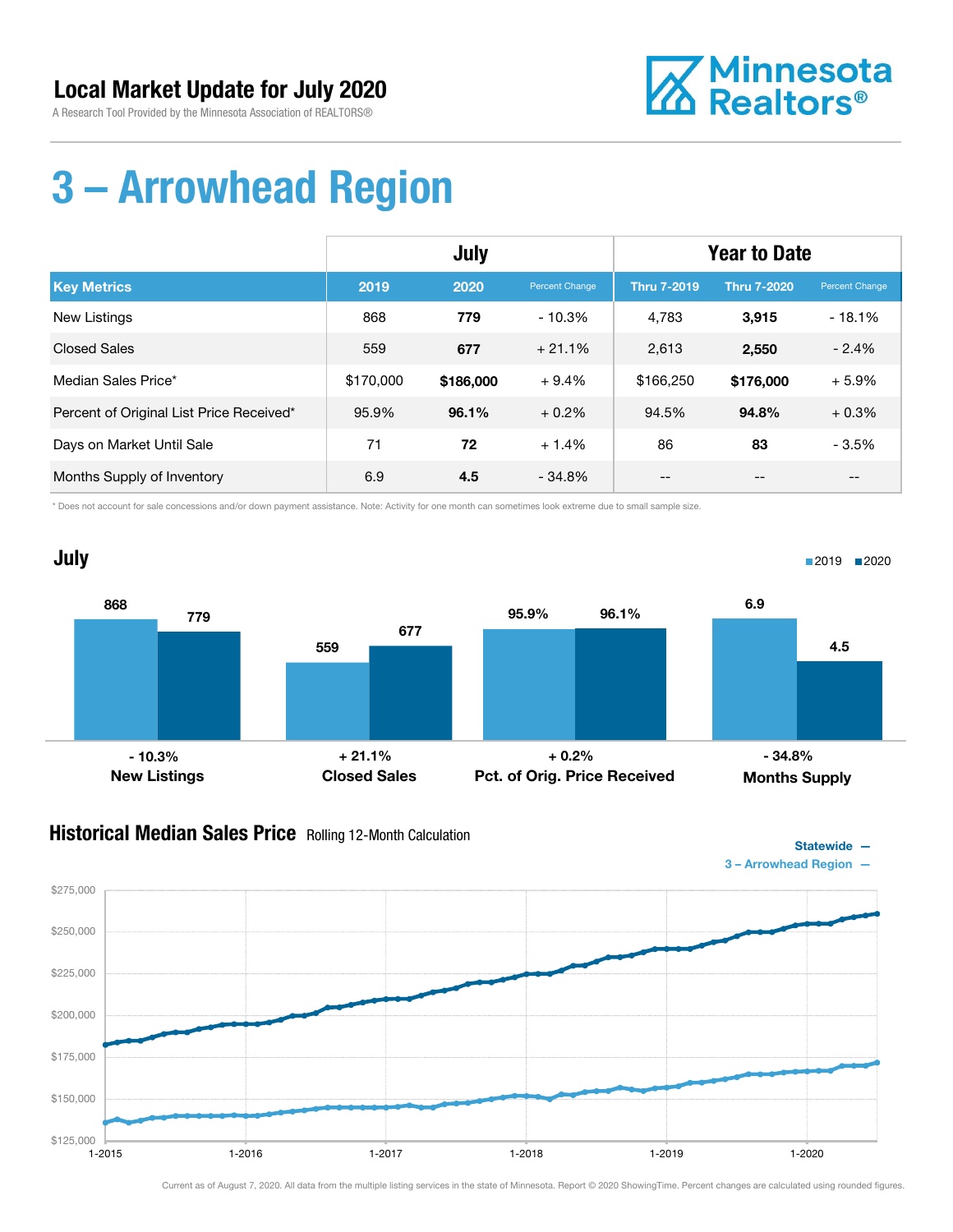

# 4 – West Central Region

|                                          | July      |           |                | <b>Year to Date</b> |                    |                |
|------------------------------------------|-----------|-----------|----------------|---------------------|--------------------|----------------|
| <b>Key Metrics</b>                       | 2019      | 2020      | Percent Change | <b>Thru 7-2019</b>  | <b>Thru 7-2020</b> | Percent Change |
| <b>New Listings</b>                      | 383       | 364       | - 5.0%         | 2.347               | 2,160              | $-8.0\%$       |
| <b>Closed Sales</b>                      | 303       | 353       | $+16.5%$       | 1.295               | 1,358              | $+4.9%$        |
| Median Sales Price*                      | \$205,000 | \$225,000 | $+9.8%$        | \$200,000           | \$210,000          | $+5.0%$        |
| Percent of Original List Price Received* | 96.2%     | 96.7%     | $+0.5%$        | 95.0%               | 95.5%              | $+0.5%$        |
| Days on Market Until Sale                | 49        | 61        | $+24.5%$       | 72                  | 70                 | $-2.8%$        |
| Months Supply of Inventory               | 6.0       | 3.9       | $-35.0\%$      | --                  | --                 | $- -$          |

\* Does not account for sale concessions and/or down payment assistance. Note: Activity for one month can sometimes look extreme due to small sample size.



#### **Historical Median Sales Price** Rolling 12-Month Calculation



4 – West Central Region —

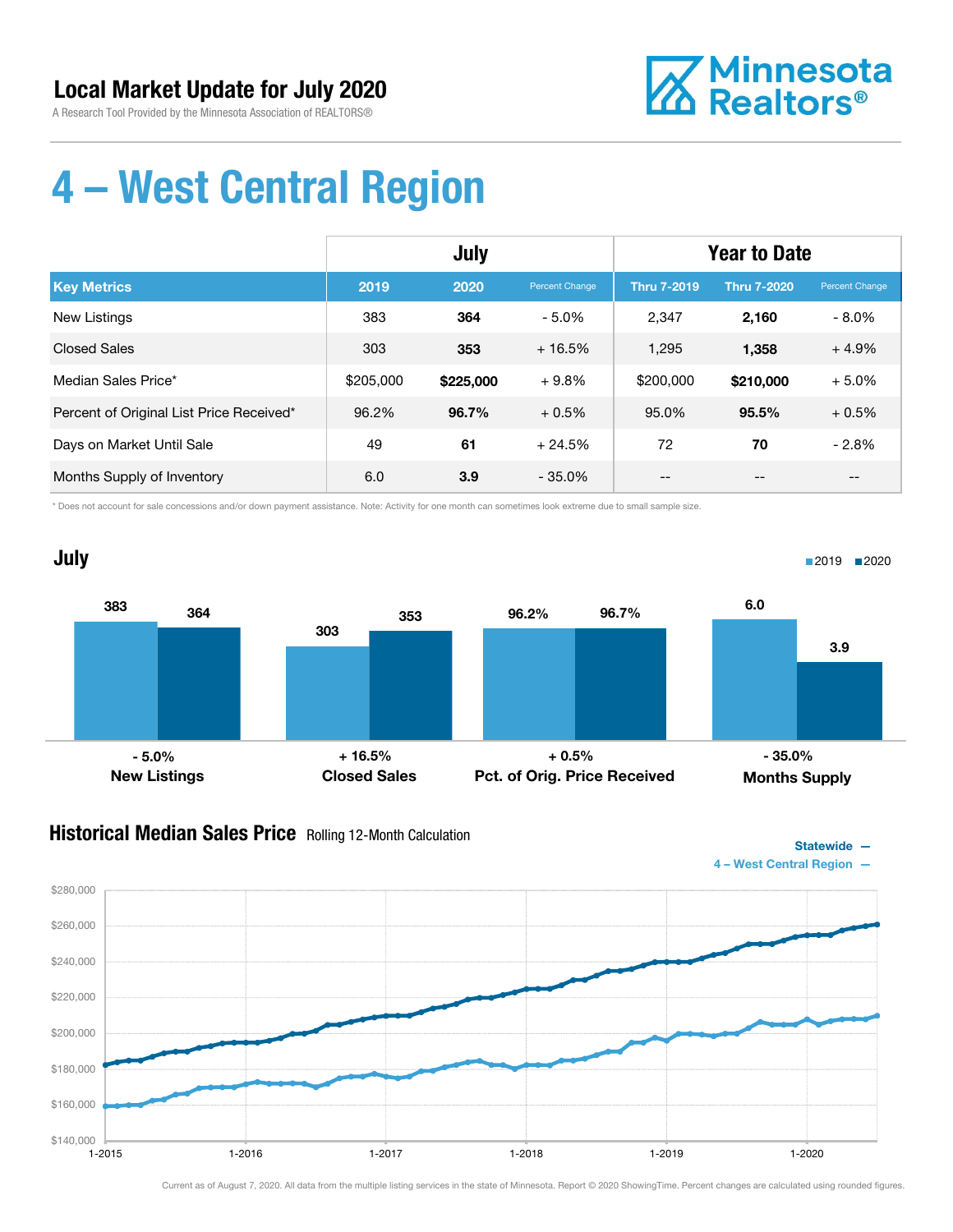

### 5 – North Central Region

|                                          | July      |           |                | <b>Year to Date</b> |                    |                       |
|------------------------------------------|-----------|-----------|----------------|---------------------|--------------------|-----------------------|
| <b>Key Metrics</b>                       | 2019      | 2020      | Percent Change | <b>Thru 7-2019</b>  | <b>Thru 7-2020</b> | <b>Percent Change</b> |
| <b>New Listings</b>                      | 481       | 424       | $-11.9%$       | 2.802               | 2,438              | $-13.0%$              |
| <b>Closed Sales</b>                      | 323       | 458       | $+41.8%$       | 1,588               | 1,707              | $+7.5%$               |
| Median Sales Price*                      | \$216,200 | \$235,000 | $+8.7%$        | \$195,400           | \$214,900          | $+10.0\%$             |
| Percent of Original List Price Received* | 95.7%     | 95.8%     | $+0.1%$        | 95.2%               | 95.3%              | $+0.1%$               |
| Days on Market Until Sale                | 53        | 71        | $+34.0%$       | 73                  | 78                 | $+6.8%$               |
| Months Supply of Inventory               | 6.0       | 3.0       | $-50.0\%$      | --                  | --                 | --                    |

\* Does not account for sale concessions and/or down payment assistance. Note: Activity for one month can sometimes look extreme due to small sample size.



#### **Historical Median Sales Price** Rolling 12-Month Calculation





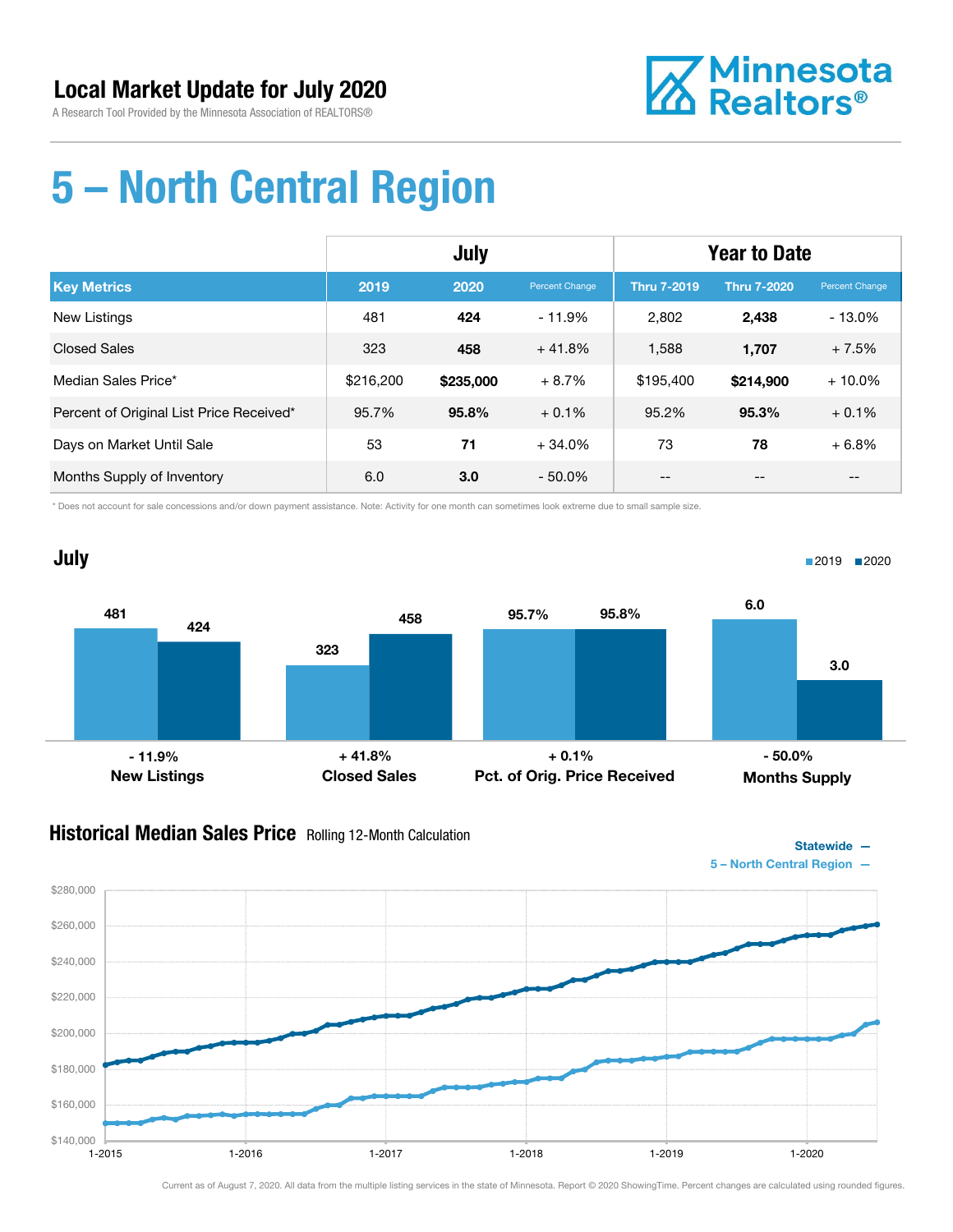

### 6E – Southwest Central Region

|                                          | July      |           |                | <b>Year to Date</b> |                    |                |
|------------------------------------------|-----------|-----------|----------------|---------------------|--------------------|----------------|
| <b>Key Metrics</b>                       | 2019      | 2020      | Percent Change | <b>Thru 7-2019</b>  | <b>Thru 7-2020</b> | Percent Change |
| New Listings                             | 198       | 186       | $-6.1\%$       | 1.218               | 1,067              | $-12.4%$       |
| <b>Closed Sales</b>                      | 179       | 169       | $-5.6%$        | 873                 | 815                | $-6.6%$        |
| Median Sales Price*                      | \$179.950 | \$179,950 | $0.0\%$        | \$163,450           | \$178,200          | $+9.0\%$       |
| Percent of Original List Price Received* | 96.4%     | 97.7%     | $+1.3%$        | 95.4%               | 96.3%              | $+0.9%$        |
| Days on Market Until Sale                | 57        | 50        | $-12.3%$       | 73                  | 65                 | $-11.0%$       |
| Months Supply of Inventory               | 3.7       | 2.6       | $-29.7%$       | --                  | --                 | $- -$          |

\* Does not account for sale concessions and/or down payment assistance. Note: Activity for one month can sometimes look extreme due to small sample size.



#### **Historical Median Sales Price** Rolling 12-Month Calculation



6E – Southwest Central Region —

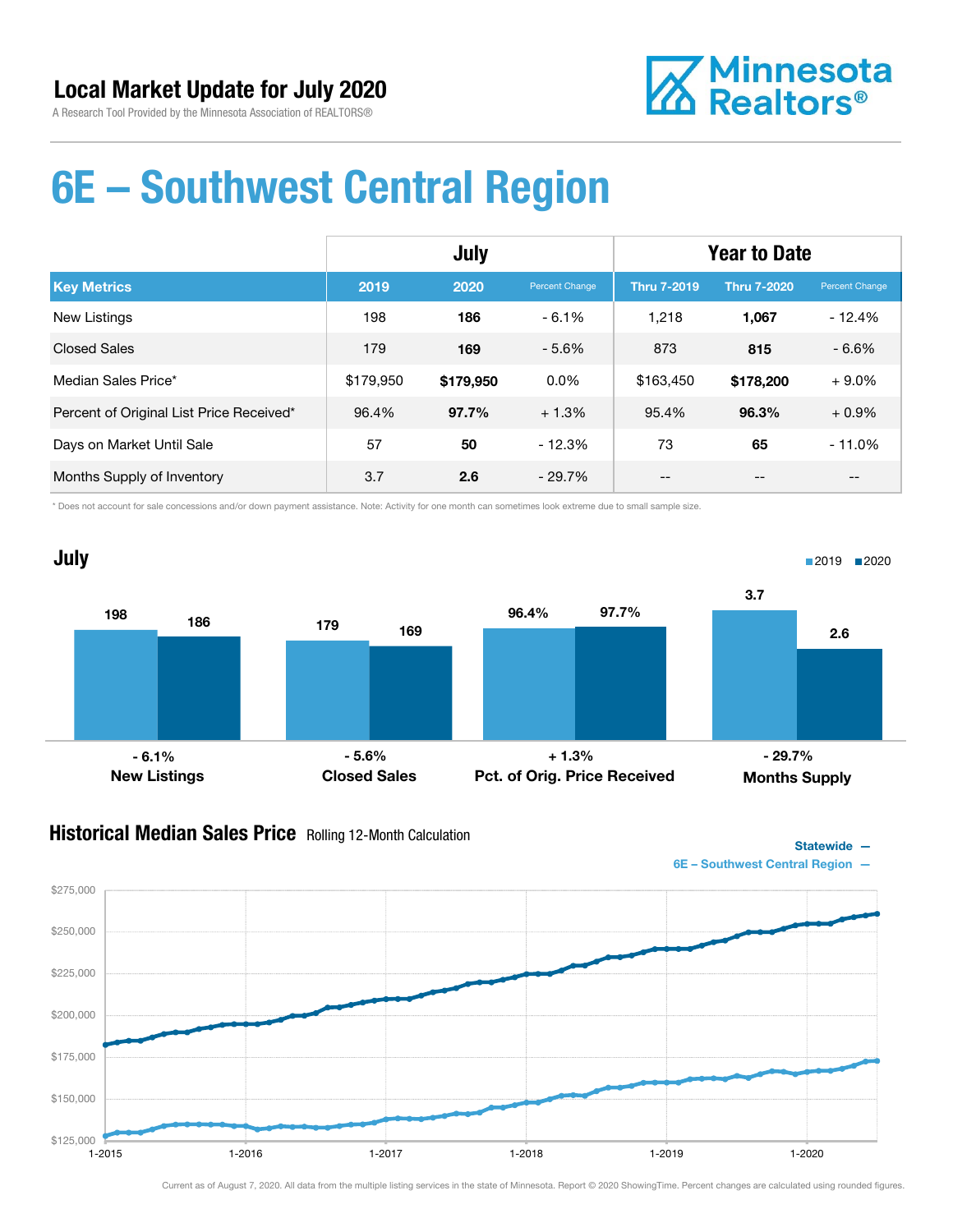

### 6W – Upper Minnesota Valley Region

|                                          | July     |           |                | <b>Year to Date</b> |                    |                |
|------------------------------------------|----------|-----------|----------------|---------------------|--------------------|----------------|
| <b>Key Metrics</b>                       | 2019     | 2020      | Percent Change | <b>Thru 7-2019</b>  | <b>Thru 7-2020</b> | Percent Change |
| New Listings                             | 70       | 67        | $-4.3%$        | 342                 | 293                | $-14.3%$       |
| <b>Closed Sales</b>                      | 35       | 38        | $+8.6%$        | 196                 | 196                | 0.0%           |
| Median Sales Price*                      | \$89,500 | \$120,500 | $+34.6%$       | \$88,000            | \$102,850          | $+16.9%$       |
| Percent of Original List Price Received* | 93.8%    | 92.3%     | $-1.6%$        | 90.7%               | 89.5%              | $-1.3%$        |
| Days on Market Until Sale                | 118      | 110       | $-6.8%$        | 130                 | 115                | $-11.5%$       |
| Months Supply of Inventory               | 7.5      | 5.3       | $-29.3\%$      | --                  | --                 | --             |

\* Does not account for sale concessions and/or down payment assistance. Note: Activity for one month can sometimes look extreme due to small sample size.



#### Historical Median Sales Price Rolling 12-Month Calculation



6W – Upper Minnesota Valley Region —

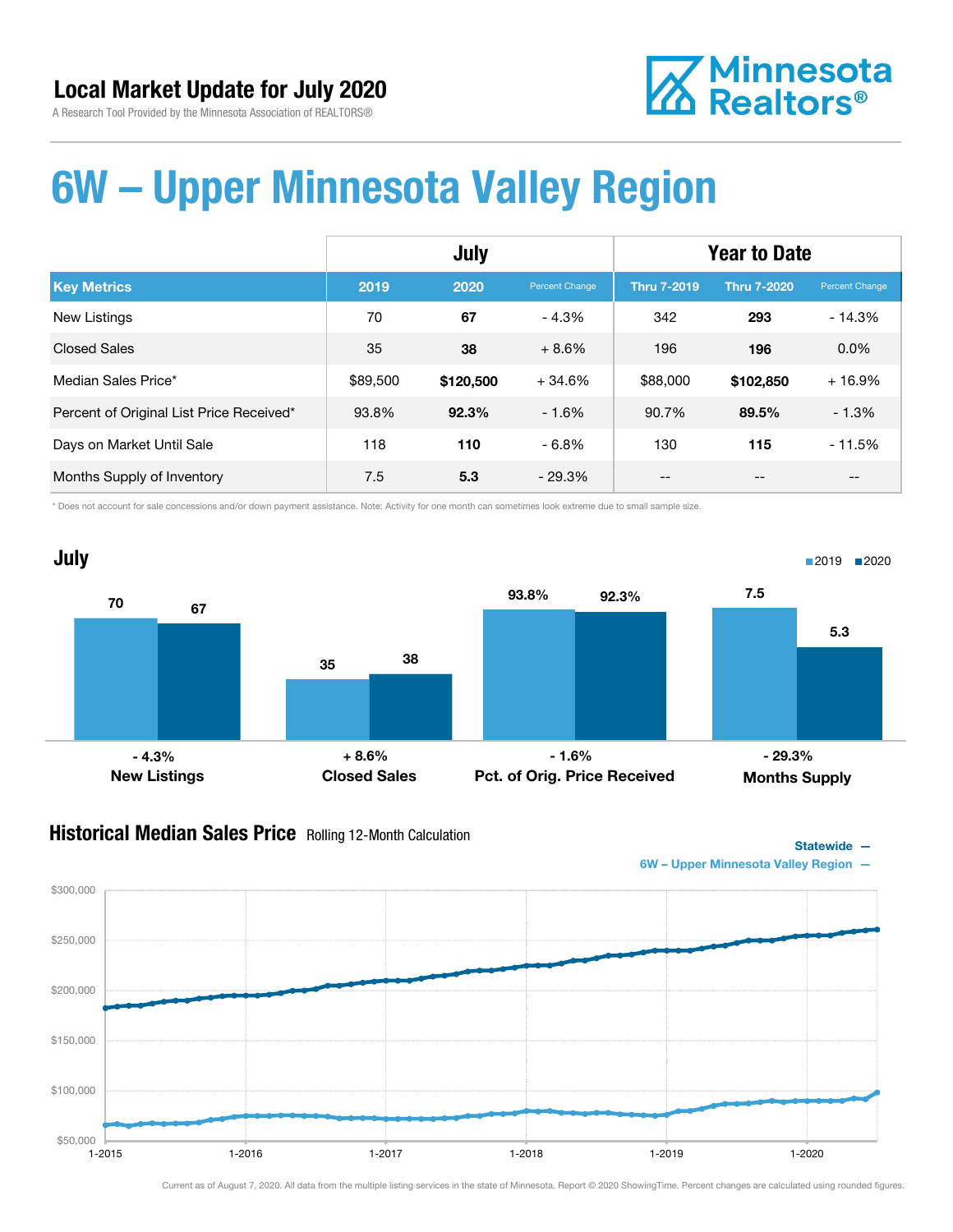

### 7E – East Central Region

|                                          | July      |           |                | <b>Year to Date</b> |                    |                |
|------------------------------------------|-----------|-----------|----------------|---------------------|--------------------|----------------|
| <b>Key Metrics</b>                       | 2019      | 2020      | Percent Change | <b>Thru 7-2019</b>  | <b>Thru 7-2020</b> | Percent Change |
| New Listings                             | 445       | 417       | - 6.3%         | 2,446               | 2,296              | $-6.1%$        |
| <b>Closed Sales</b>                      | 313       | 335       | $+7.0%$        | 1.517               | 1.578              | $+4.0%$        |
| Median Sales Price*                      | \$225,000 | \$249,950 | $+11.1%$       | \$220,000           | \$237,000          | $+7.7%$        |
| Percent of Original List Price Received* | 97.7%     | 99.3%     | $+1.6%$        | 97.7%               | 98.0%              | $+0.3%$        |
| Days on Market Until Sale                | 40        | 45        | $+12.5%$       | 55                  | 53                 | $-3.6%$        |
| Months Supply of Inventory               | 4.0       | 2.2       | $-45.0\%$      | --                  | --                 | $- -$          |

\* Does not account for sale concessions and/or down payment assistance. Note: Activity for one month can sometimes look extreme due to small sample size.



#### **Historical Median Sales Price** Rolling 12-Month Calculation



7E – East Central Region —

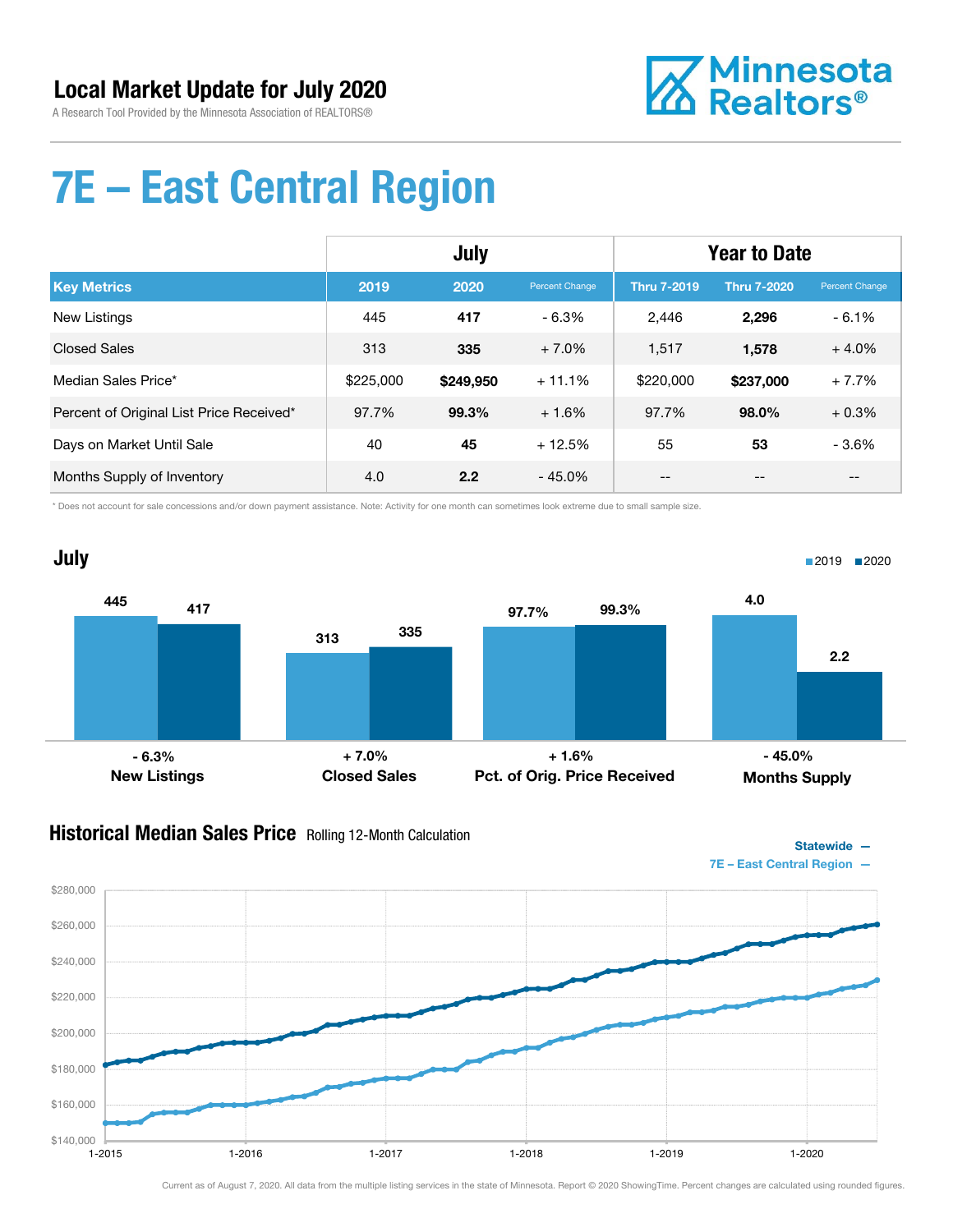

# 7W – Central Region

|                                          | July      |           |                | <b>Year to Date</b> |                    |                |
|------------------------------------------|-----------|-----------|----------------|---------------------|--------------------|----------------|
| <b>Key Metrics</b>                       | 2019      | 2020      | Percent Change | <b>Thru 7-2019</b>  | <b>Thru 7-2020</b> | Percent Change |
| <b>New Listings</b>                      | 1.063     | 957       | $-10.0\%$      | 6,210               | 6,023              | $-3.0\%$       |
| <b>Closed Sales</b>                      | 831       | 938       | $+12.9%$       | 4.004               | 4,200              | $+4.9%$        |
| Median Sales Price*                      | \$243,450 | \$272,500 | $+11.9%$       | \$239,900           | \$257,000          | $+7.1%$        |
| Percent of Original List Price Received* | 98.6%     | 99.0%     | $+0.4%$        | 98.1%               | 98.4%              | $+0.3%$        |
| Days on Market Until Sale                | 38        | 42        | $+10.5%$       | 49                  | 48                 | $-2.0%$        |
| Months Supply of Inventory               | 3.5       | 1.9       | $-45.7\%$      | --                  | $- -$              | $- -$          |

\* Does not account for sale concessions and/or down payment assistance. Note: Activity for one month can sometimes look extreme due to small sample size.



#### **Historical Median Sales Price** Rolling 12-Month Calculation



7W – Central Region —

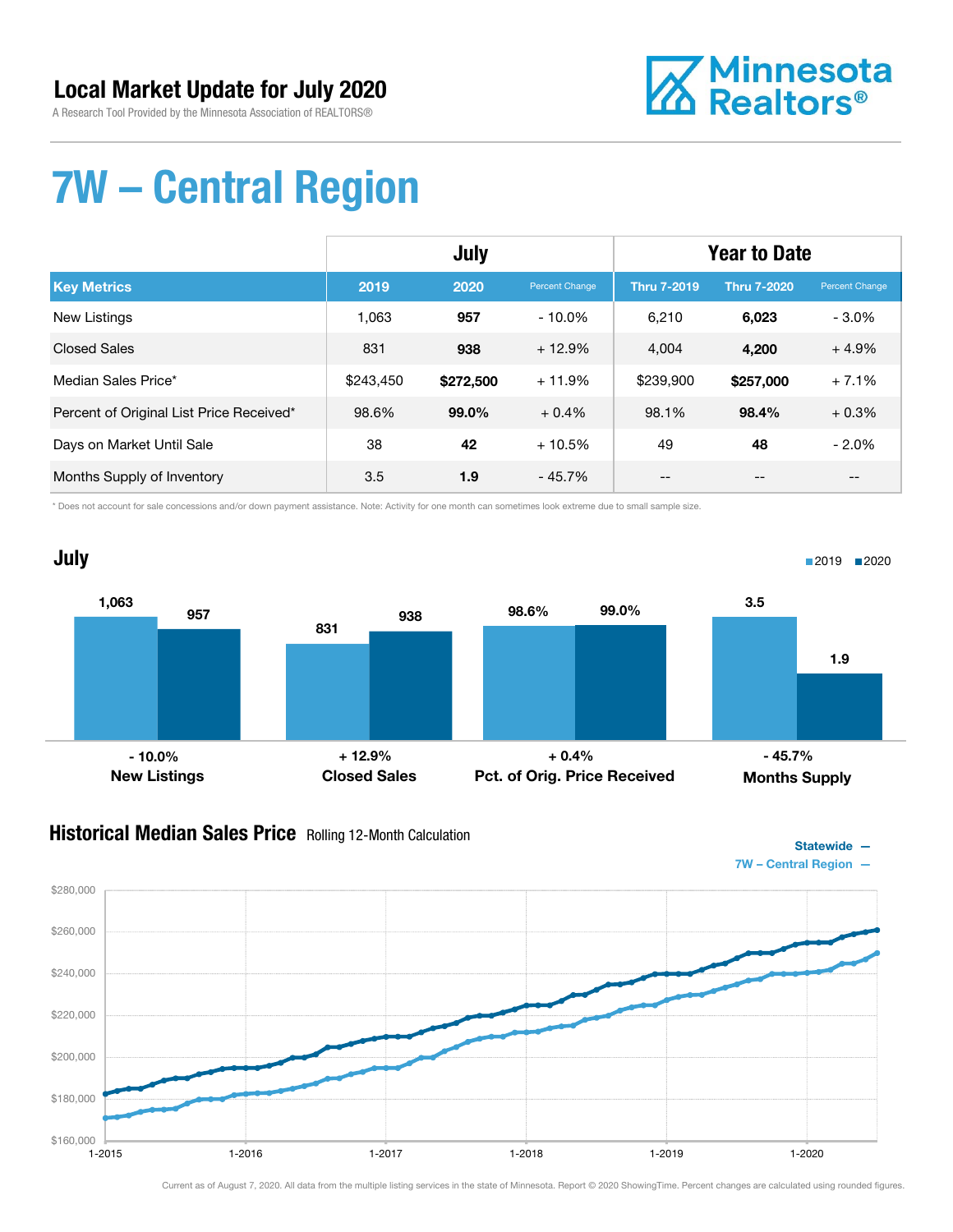

### 8 – Southwest Region

|                                          | July      |           |                | <b>Year to Date</b> |                    |                |
|------------------------------------------|-----------|-----------|----------------|---------------------|--------------------|----------------|
| <b>Key Metrics</b>                       | 2019      | 2020      | Percent Change | <b>Thru 7-2019</b>  | <b>Thru 7-2020</b> | Percent Change |
| New Listings                             | 164       | 118       | $-28.0\%$      | 807                 | 800                | $-0.9\%$       |
| <b>Closed Sales</b>                      | 94        | 126       | $+34.0%$       | 480                 | 567                | $+18.1%$       |
| Median Sales Price*                      | \$133,500 | \$120,000 | $-10.1%$       | \$113,500           | \$125,000          | $+10.1%$       |
| Percent of Original List Price Received* | 91.2%     | 93.5%     | $+2.5%$        | 91.8%               | 91.5%              | $-0.3%$        |
| Days on Market Until Sale                | 83        | 74        | $-10.8%$       | 100                 | 93                 | $-7.0\%$       |
| Months Supply of Inventory               | 6.1       | 3.8       | $-37.7\%$      | --                  | --                 | $- -$          |

\* Does not account for sale concessions and/or down payment assistance. Note: Activity for one month can sometimes look extreme due to small sample size.



#### **Historical Median Sales Price** Rolling 12-Month Calculation





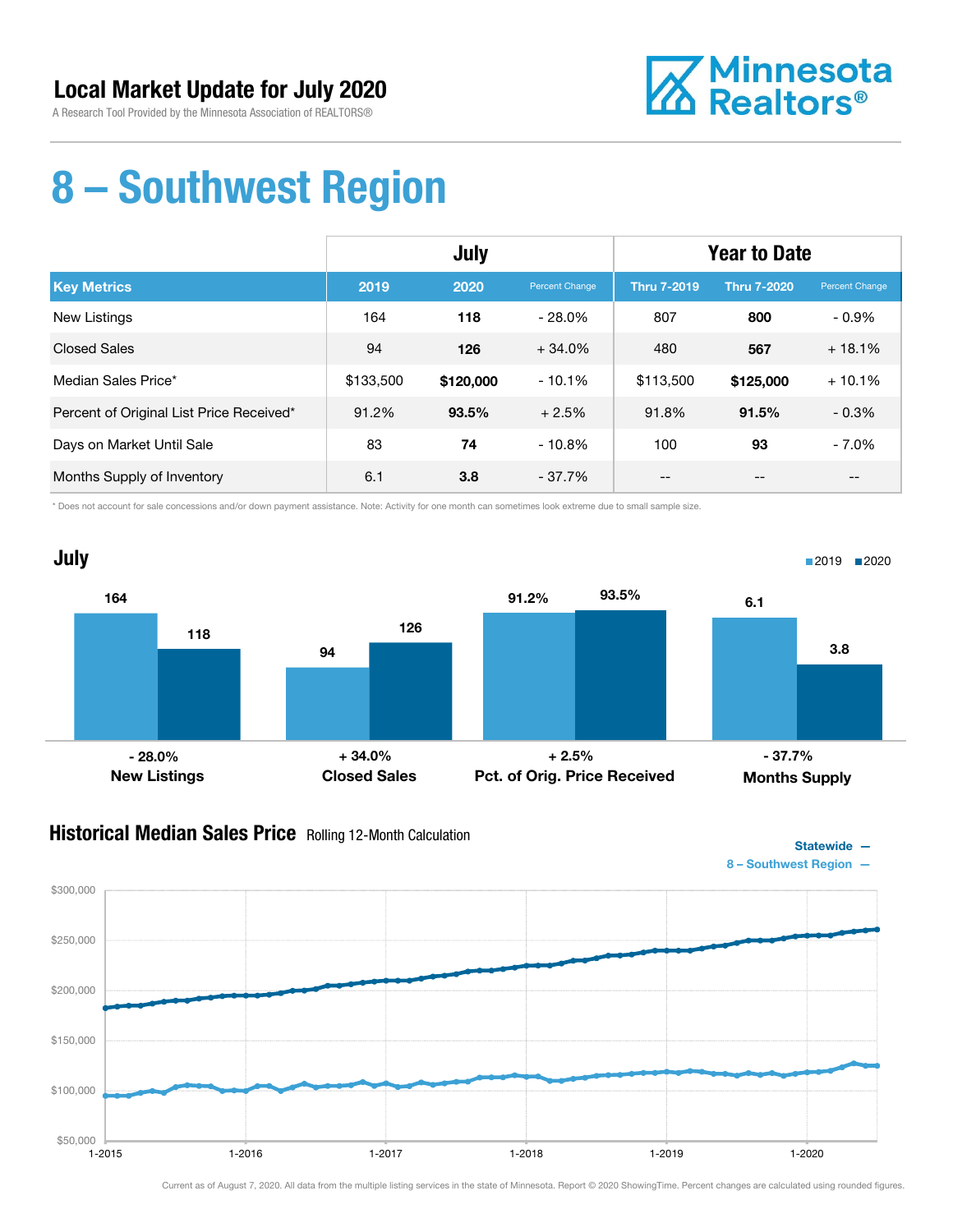

# 9 – South Central Region

|                                          | July      |           |                | <b>Year to Date</b> |                    |                |
|------------------------------------------|-----------|-----------|----------------|---------------------|--------------------|----------------|
| <b>Key Metrics</b>                       | 2019      | 2020      | Percent Change | <b>Thru 7-2019</b>  | <b>Thru 7-2020</b> | Percent Change |
| New Listings                             | 430       | 315       | $-26.7%$       | 2,363               | 2,077              | $-12.1%$       |
| <b>Closed Sales</b>                      | 322       | 374       | $+16.1%$       | 1.584               | 1,741              | $+9.9%$        |
| Median Sales Price*                      | \$180,000 | \$197,850 | $+9.9%$        | \$175,000           | \$184,450          | $+5.4%$        |
| Percent of Original List Price Received* | 96.7%     | 97.1%     | $+0.4%$        | 95.2%               | 95.9%              | $+0.7%$        |
| Days on Market Until Sale                | 80        | 82        | $+2.5%$        | 101                 | 100                | $-1.0\%$       |
| Months Supply of Inventory               | 3.9       | 2.1       | $-46.2%$       | --                  | --                 | --             |

\* Does not account for sale concessions and/or down payment assistance. Note: Activity for one month can sometimes look extreme due to small sample size.



#### **Historical Median Sales Price** Rolling 12-Month Calculation



9 – South Central Region —

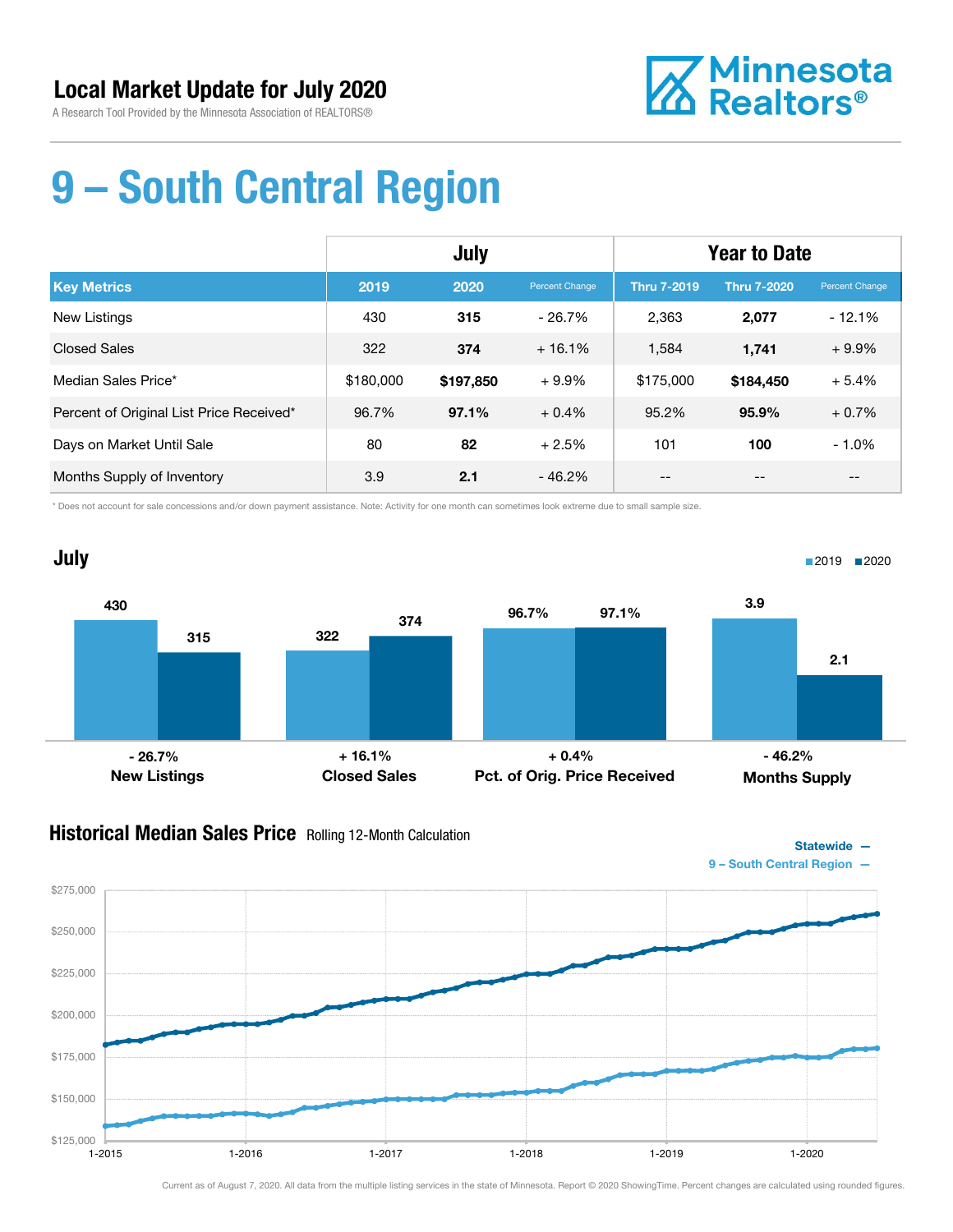

### 10 – Southeast Region

|                                          | July      |           |                | <b>Year to Date</b> |                    |                |
|------------------------------------------|-----------|-----------|----------------|---------------------|--------------------|----------------|
| <b>Key Metrics</b>                       | 2019      | 2020      | Percent Change | <b>Thru 7-2019</b>  | <b>Thru 7-2020</b> | Percent Change |
| New Listings                             | 923       | 822       | $-10.9\%$      | 5.159               | 4,900              | $-5.0\%$       |
| <b>Closed Sales</b>                      | 713       | 869       | $+21.9%$       | 3.811               | 3,895              | $+2.2%$        |
| Median Sales Price*                      | \$219,900 | \$225,850 | $+2.7%$        | \$210,000           | \$224,000          | $+6.7%$        |
| Percent of Original List Price Received* | 98.4%     | 98.4%     | $0.0\%$        | 97.3%               | 97.4%              | $+0.1%$        |
| Days on Market Until Sale                | 44        | 49        | $+11.4%$       | 58                  | 58                 | 0.0%           |
| Months Supply of Inventory               | 3.1       | 1.9       | $-38.7\%$      | --                  | --                 | $-$            |

\* Does not account for sale concessions and/or down payment assistance. Note: Activity for one month can sometimes look extreme due to small sample size.



#### **Historical Median Sales Price** Rolling 12-Month Calculation



10 – Southeast Region —